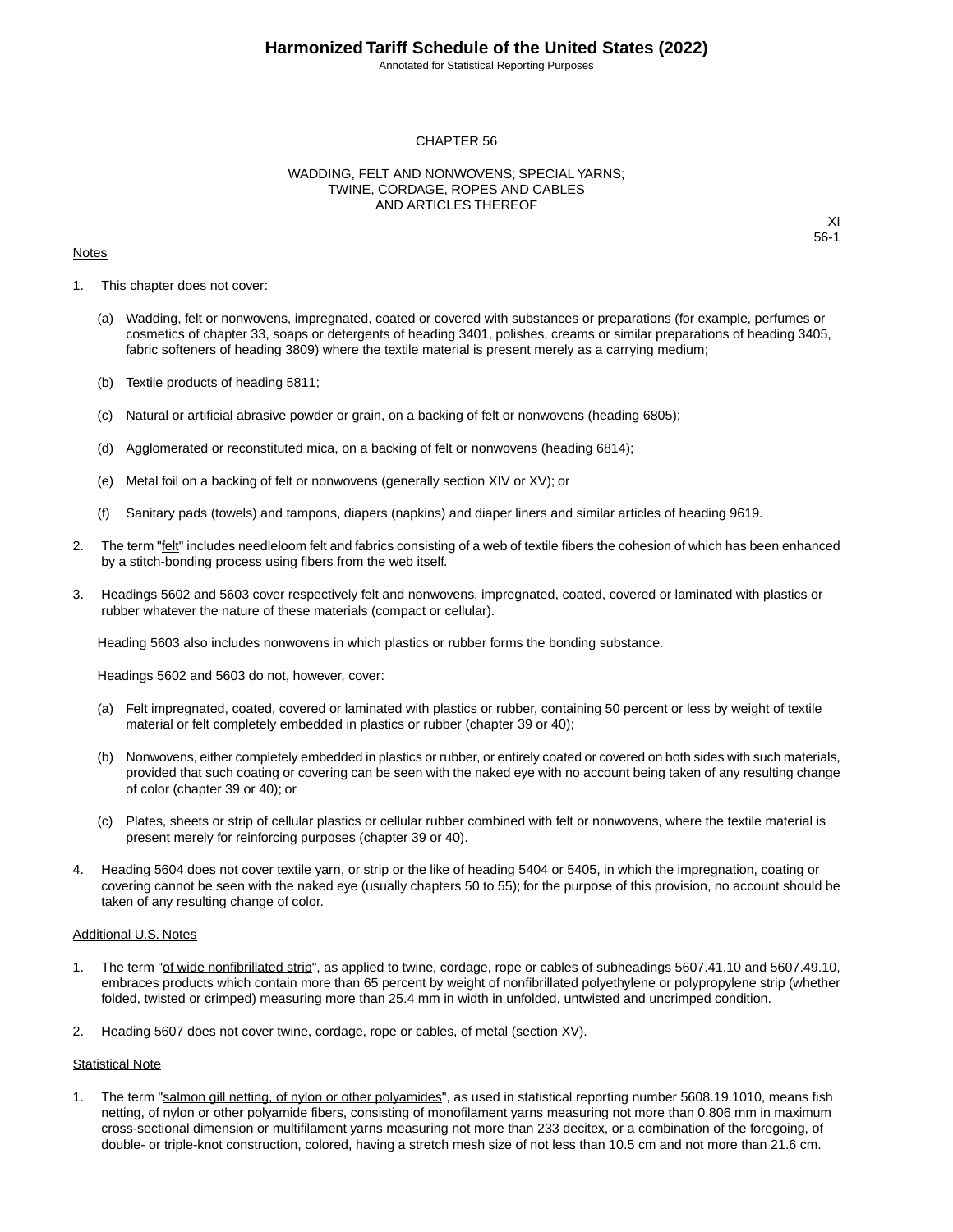Annotated for Statistical Reporting Purposes

Compiler's Note XI 56-2

The provisions of subchapter II of chapter 99 (Miscellaneous Tariff Bills or MTBs), the provisions of the Generalized System of Preferences (GSP) found in General Note 4 and most product exclusions from the additional tariffs on products of China in subchapter III of chapter 99 expired on December 31, 2020. However, no endnotes or footnotes relating to these provisions have been deleted as of the issue date of this edition.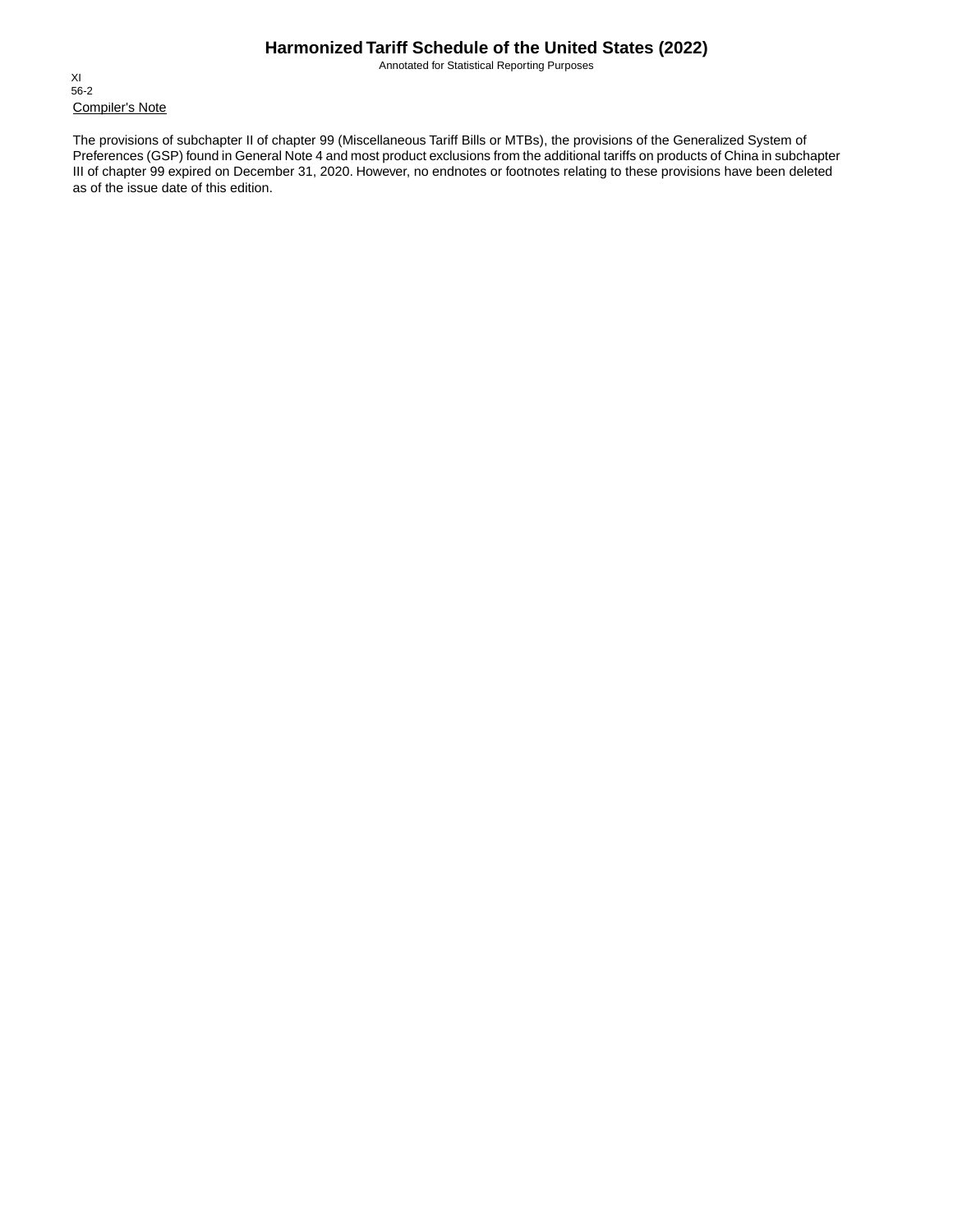Annotated for Statistical Reporting Purposes

| Heading/      | Stat.       |                                                                                                                                                                                               | Unit           | Rates of Duty         |                                                                                              |     |
|---------------|-------------|-----------------------------------------------------------------------------------------------------------------------------------------------------------------------------------------------|----------------|-----------------------|----------------------------------------------------------------------------------------------|-----|
| Subheading    | Suf-<br>fix | <b>Article Description</b>                                                                                                                                                                    | of<br>Quantity | General               | $\mathbf{1}$<br>Special                                                                      | 2   |
| 5601          |             | Wadding of textile materials and articles thereof; textile fibers,<br>not exceeding 5 mm in length (flock), textile dust and mill neps:<br>Wadding of textile materials and articles thereof: |                |                       |                                                                                              |     |
| 5601.21.00    |             |                                                                                                                                                                                               |                |                       | Free (AU, B, BH, CL, 40%<br>CO, IL, JO, KR,<br>MA, OM, P, PA,<br>PE, S, SG)                  |     |
|               | 10          |                                                                                                                                                                                               |                |                       |                                                                                              |     |
| 5601.22.00    | 90          |                                                                                                                                                                                               |                | $6.3\%$ <sup>1/</sup> | Free (AU, B, BH, CL, 74%<br>CO, IL, JO, KR,<br>MA, OM, P, PA,                                |     |
|               | 10          |                                                                                                                                                                                               |                |                       | PE, S, SG)                                                                                   |     |
|               | 50          | Flocked swabs, other than articles of heading 3926                                                                                                                                            |                |                       |                                                                                              |     |
|               | 91          |                                                                                                                                                                                               |                |                       |                                                                                              |     |
| 5601.29.00    |             |                                                                                                                                                                                               |                | $4\%$ <sup>1/</sup>   | Free (AU, B, BH, CL, 40%<br>CO, E <sup>*</sup> , IL, JO, KR,<br>MA, OM, P, PA,<br>PE, S, SG) |     |
|               | 10          | Containing 85 percent or more by weight of silk or                                                                                                                                            |                |                       |                                                                                              |     |
|               | 20<br>90    |                                                                                                                                                                                               |                |                       |                                                                                              |     |
| 5601.30.00 00 |             |                                                                                                                                                                                               |                |                       |                                                                                              | 25% |
|               |             |                                                                                                                                                                                               |                |                       |                                                                                              |     |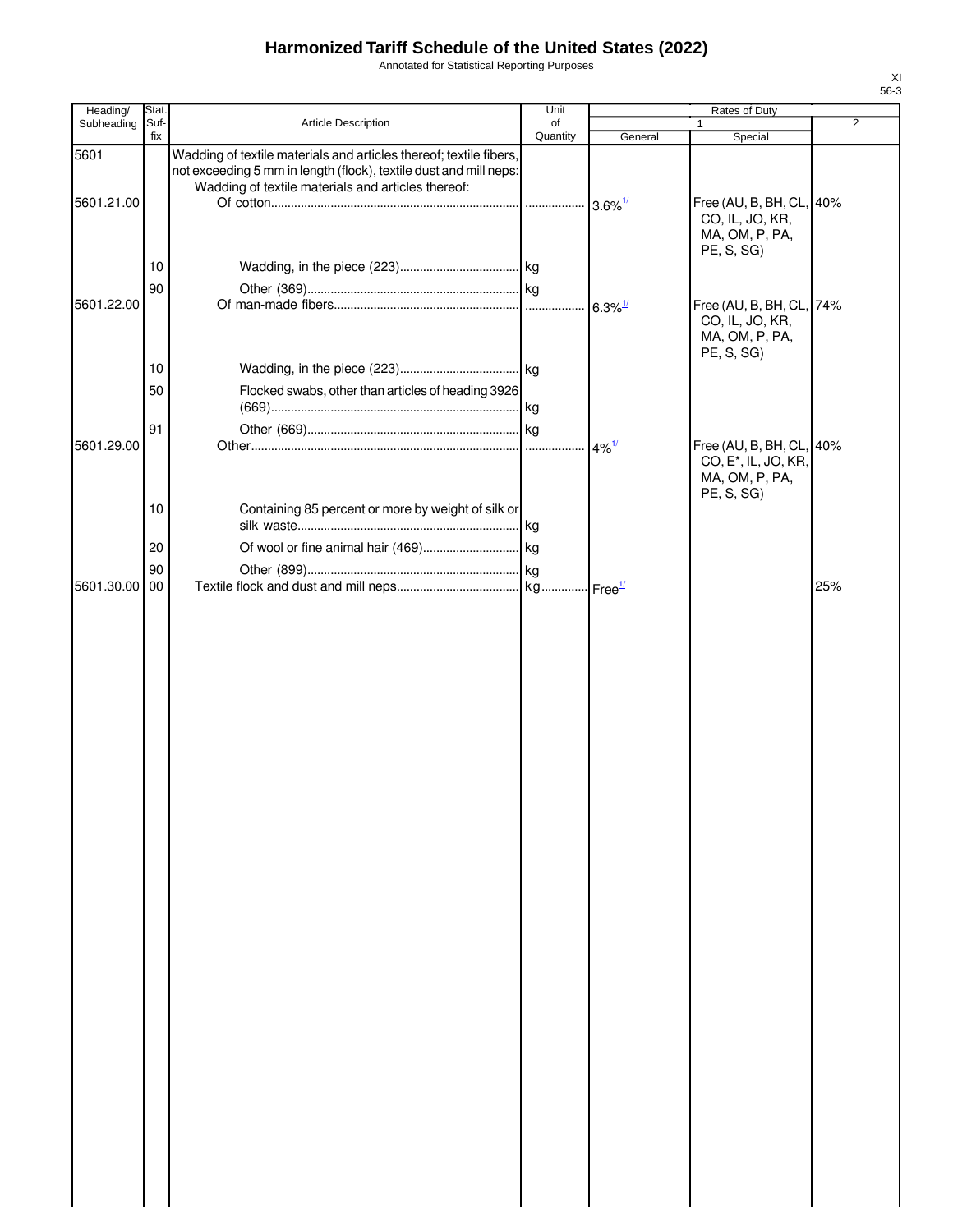Annotated for Statistical Reporting Purposes

| Heading/                 | Stat.       |                                                                                                                    | Unit           |                       | Rates of Duty                                                                          |                |
|--------------------------|-------------|--------------------------------------------------------------------------------------------------------------------|----------------|-----------------------|----------------------------------------------------------------------------------------|----------------|
| Subheading               | Suf-<br>fix | <b>Article Description</b>                                                                                         | of<br>Quantity | General               | $\mathbf{1}$<br>Special                                                                | $\overline{2}$ |
| 5602<br>5602.10          |             | Felt, whether or not impregnated, coated, covered or laminated:<br>Needleloom felt and stitchbonded fiber fabrics: |                |                       |                                                                                        |                |
| 5602.10.10 00            |             |                                                                                                                    |                |                       | Free (AU, BH, CL,<br>CO, IL, JO, KR,<br>MA, OM, P, PA,<br>PE, S, SG)                   | 83.5%          |
| 5602.10.90               |             |                                                                                                                    |                |                       | Free (AU, B, BH, CL, 74%<br>CO, IL, JO, KR,<br>MA, OM, P, PA,<br>PE, S, SG)            |                |
|                          | 10          |                                                                                                                    |                |                       |                                                                                        |                |
|                          | 90          |                                                                                                                    |                |                       |                                                                                        |                |
| 5602.21.00 00            |             | Other felt, not impregnated, coated, covered or laminated:                                                         |                |                       | Free (AU, B, BH, CL, $88¢/kg + 40%$                                                    |                |
|                          |             |                                                                                                                    |                | $7.5\%$ <sup>1/</sup> | CO, IL, JO, KR,<br>MA, OM, P, PA,<br>PE, S, SG)                                        |                |
| 5602.29.00 00<br>5602.90 |             | Other:                                                                                                             |                |                       | Free (AU, B, BH, CL, 74%<br>CO, IL, JO, KR,<br>MA, OM, P, PA,<br>PE, S, SG)            |                |
| 5602.90.30 00            |             |                                                                                                                    |                |                       |                                                                                        | 83.5%          |
| 5602.90.60 00            |             | Other:                                                                                                             |                |                       | Free (AU, B, BH, CL, 74%<br>CO, IL, JO, KR,<br>MA, OM, P, PA,<br>PE, S, SG)            |                |
| 5602.90.90 00            |             |                                                                                                                    |                |                       | Free (AU, B, BH, CL, $88¢/kg + 40%$<br>CO, IL, JO, KR,<br>MA, OM, P, PA,<br>PE, S, SG) |                |
|                          |             |                                                                                                                    |                |                       |                                                                                        |                |
|                          |             |                                                                                                                    |                |                       |                                                                                        |                |
|                          |             |                                                                                                                    |                |                       |                                                                                        |                |
|                          |             |                                                                                                                    |                |                       |                                                                                        |                |
|                          |             |                                                                                                                    |                |                       |                                                                                        |                |
|                          |             |                                                                                                                    |                |                       |                                                                                        |                |
|                          |             |                                                                                                                    |                |                       |                                                                                        |                |
|                          |             |                                                                                                                    |                |                       |                                                                                        |                |
|                          |             |                                                                                                                    |                |                       |                                                                                        |                |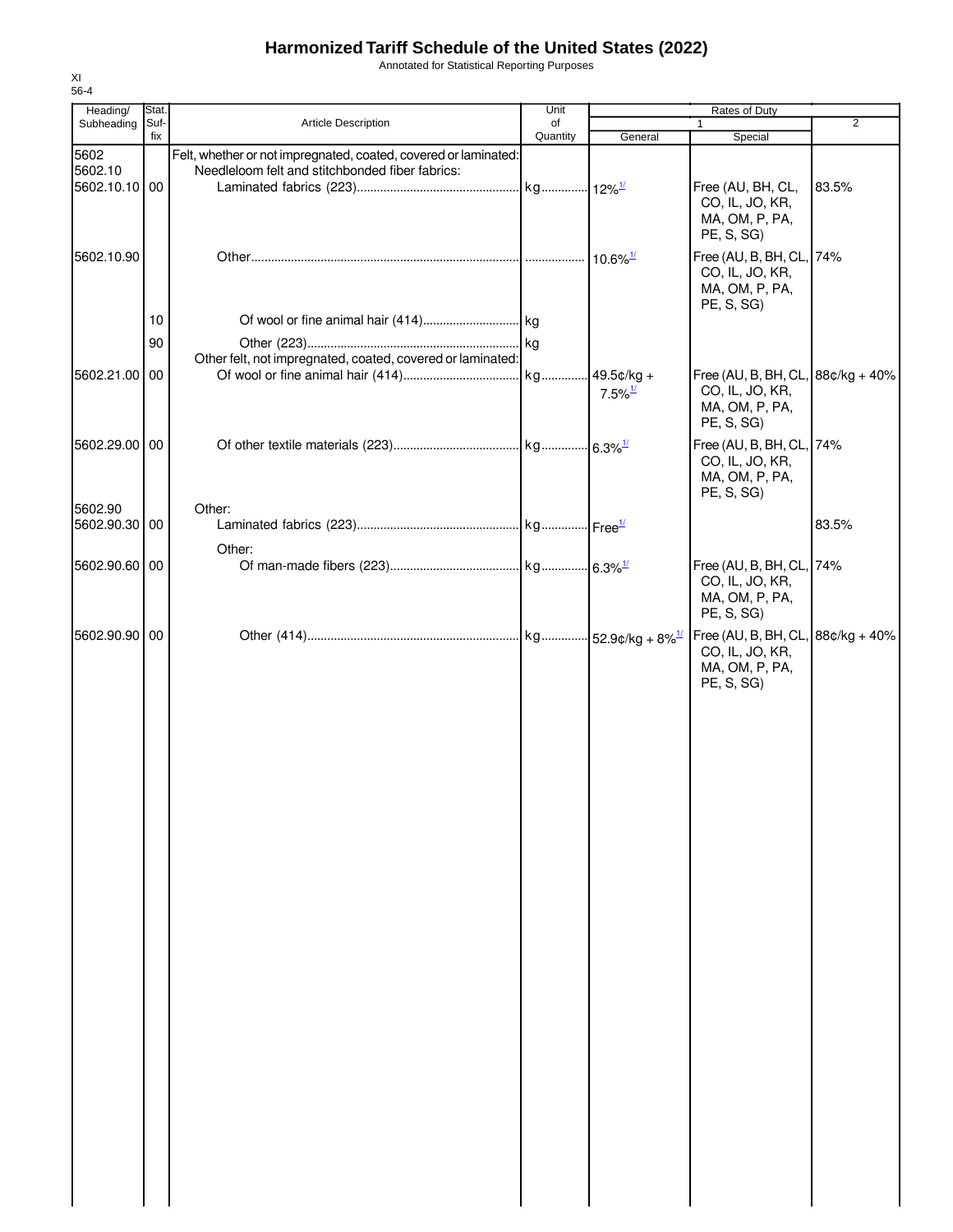Annotated for Statistical Reporting Purposes

| Heading/                 | Stat.       |                                                                                                                                                                                   | Unit                  |         | Rates of Duty |                |
|--------------------------|-------------|-----------------------------------------------------------------------------------------------------------------------------------------------------------------------------------|-----------------------|---------|---------------|----------------|
| Subheading               | Suf-<br>fix | Article Description                                                                                                                                                               | of<br>Quantity        | General | Special       | $\overline{2}$ |
| 5603                     |             | Nonwovens, whether or not impregnated, coated, covered or<br>laminated:                                                                                                           |                       |         |               |                |
| 5603.11.00               | 10          | Of man-made filaments:<br>Impregnated, coated or covered with material other<br>than or in addition to rubber, plastics, wood pulp<br>or glass fibers; "imitation suede" (223) kg |                       |         |               | 74%            |
| 5603.12.00               | 90          | Weighing more than 25 $g/m^2$ but not more than 70                                                                                                                                | $\mathsf{Im}^2$<br>kg |         |               |                |
|                          | 10          | Impregnated, coated or covered with material other<br>than or in addition to rubber, plastics, wood pulp                                                                          | Free <sup>1/</sup>    |         |               | 74%            |
| 5603.13.00               | 90          | Weighing more than 70 g/m <sup>2</sup> but not more than 150                                                                                                                      |                       |         |               | 74%            |
|                          | 10          | Impregnated, coated or covered with material other<br>than or in addition to rubber, plastics, wood pulp<br>or glass fibers; "imitation suede" (223) kg                           |                       |         |               |                |
| 5603.14<br>5603.14.30 00 | 90          | Weighing more than 150 $g/m^2$ :                                                                                                                                                  |                       |         |               | 83.5%          |
| 5603.14.90               | 10          | Impregnated, coated or covered with material<br>other than or in addition to rubber, plastics,<br>wood pulp or glass fibers; "imitation suede"                                    |                       |         |               | 74%            |
|                          | 90          |                                                                                                                                                                                   |                       |         |               |                |
|                          |             |                                                                                                                                                                                   |                       |         |               |                |
|                          |             |                                                                                                                                                                                   |                       |         |               |                |
|                          |             |                                                                                                                                                                                   |                       |         |               |                |
|                          |             |                                                                                                                                                                                   |                       |         |               |                |
|                          |             |                                                                                                                                                                                   |                       |         |               |                |
|                          |             |                                                                                                                                                                                   |                       |         |               |                |
|                          |             |                                                                                                                                                                                   |                       |         |               |                |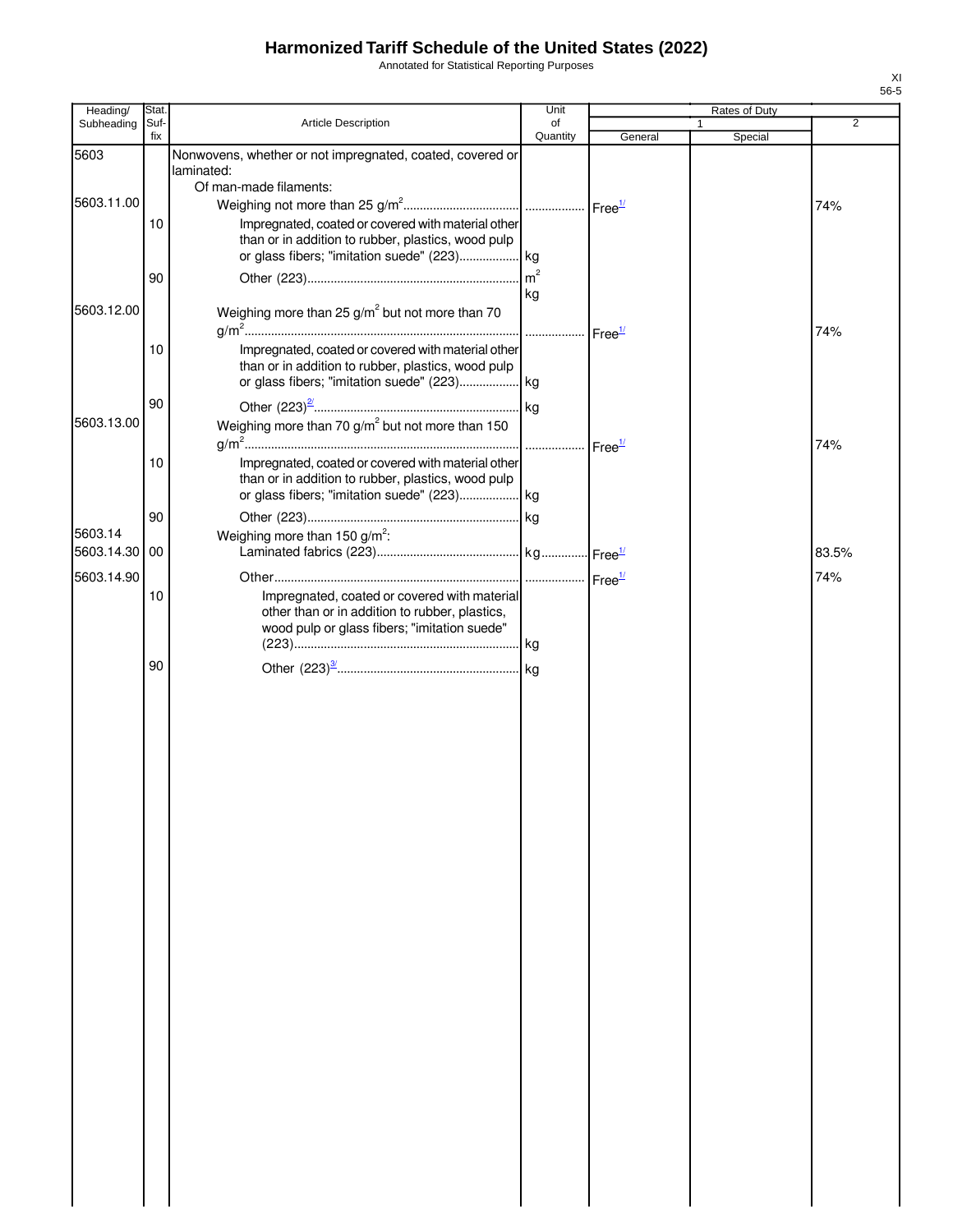Annotated for Statistical Reporting Purposes

| Heading/    | Stat.       |                                                                                                                                                                 | Unit                 |                    | Rates of Duty |                |
|-------------|-------------|-----------------------------------------------------------------------------------------------------------------------------------------------------------------|----------------------|--------------------|---------------|----------------|
| Subheading  | Suf-<br>fix | <b>Article Description</b>                                                                                                                                      | of<br>Quantity       | General            | Special       | $\overline{2}$ |
| 5603 (con.) |             | Nonwovens, whether or not impregnated, coated, covered or<br>laminated: (con.)<br>Other:                                                                        |                      |                    |               |                |
| 5603.91.00  |             |                                                                                                                                                                 |                      |                    |               | 74%            |
|             | 10          | Impregnated, coated or covered with material other<br>than or in addition to rubber, plastics, wood pulp                                                        |                      |                    |               |                |
| 5603.92.00  | 90          | Weighing more than 25 $g/m^2$ but not more than 70                                                                                                              |                      |                    |               | 74%            |
|             | 10          | Impregnated, coated or covered with material other<br>than or in addition to rubber, plastics, wood pulp                                                        |                      |                    |               |                |
| 5603.93.00  | 90          | Weighing more than 70 $g/m^2$ but not more than 150                                                                                                             |                      |                    |               | 74%            |
|             | 10          | Impregnated, coated or covered with material other<br>than or in addition to rubber, plastics, wood pulp<br>or glass fibers; "imitation suede" (223) kg         |                      |                    |               |                |
| 5603.94     | 90          | Weighing more than 150 g/m <sup>2</sup> :                                                                                                                       |                      |                    |               |                |
| 5603.94.10  | 10          |                                                                                                                                                                 | kg                   | Free <sup>1/</sup> |               | 40%            |
|             | 90          |                                                                                                                                                                 | m <sup>2</sup><br>kg |                    |               |                |
| 5603.94.30  | 00          | Other:                                                                                                                                                          |                      |                    |               | 83.5%          |
| 5603.94.90  | 10          | Impregnated, coated or covered with<br>material other than or in addition to rubber,<br>plastics, wood pulp or glass fibers;<br>Other nonwovens, whether or not |                      |                    |               | 74%            |
|             | 30          | impregnated, coated or covered:<br>Thermal bonded, of staple fibers                                                                                             |                      |                    |               |                |
|             | 50          | Obtained by mechanical<br>entanglement, of staple fibers                                                                                                        |                      |                    |               |                |
|             | 70          | Other:                                                                                                                                                          |                      |                    |               |                |
|             | 90          |                                                                                                                                                                 |                      |                    |               |                |
|             |             |                                                                                                                                                                 |                      |                    |               |                |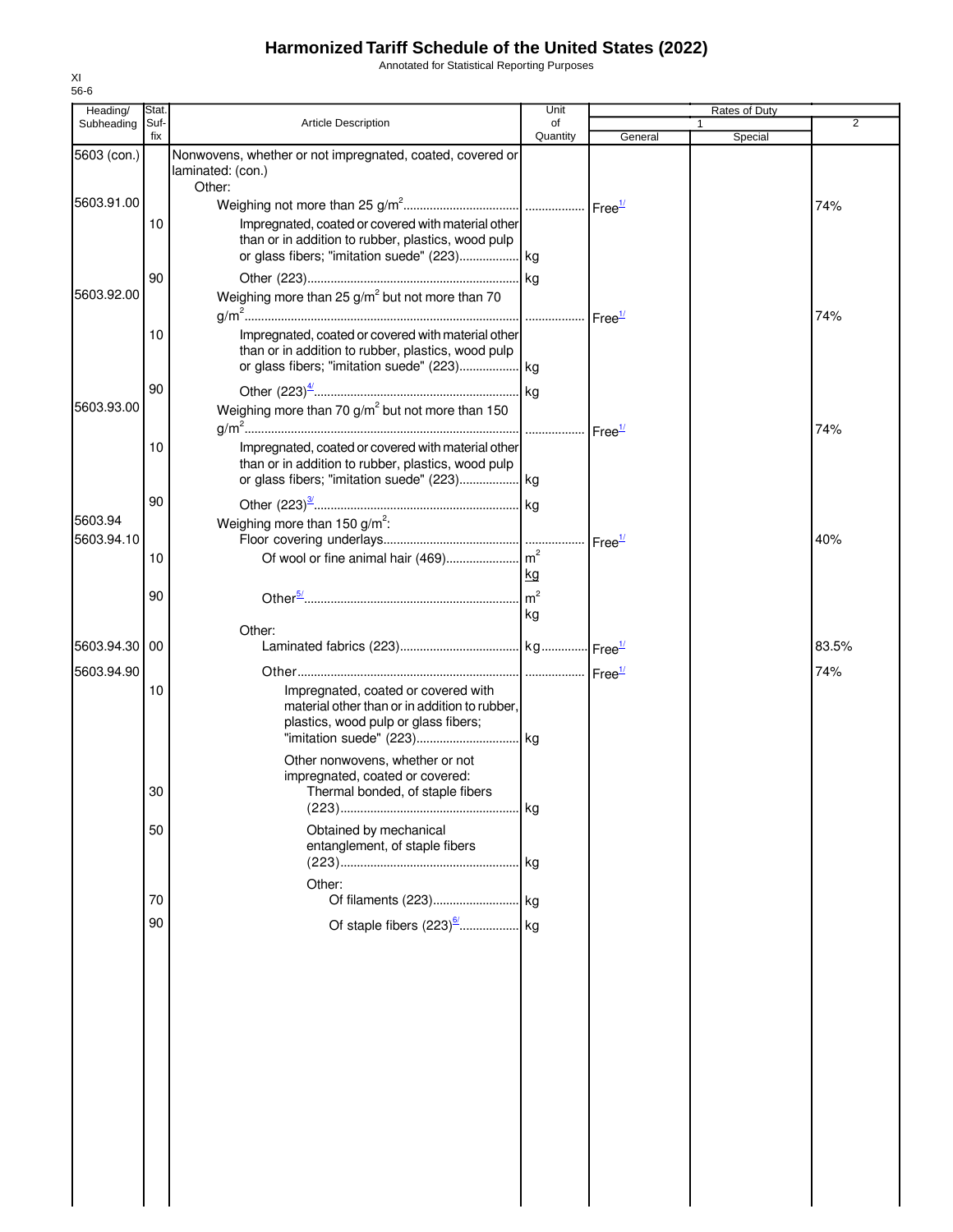Annotated for Statistical Reporting Purposes

| Heading/                 | Stat.           |                                                                                                                                                                                                                                                                                                                         | Unit           |                      | Rates of Duty                                                                         |                |
|--------------------------|-----------------|-------------------------------------------------------------------------------------------------------------------------------------------------------------------------------------------------------------------------------------------------------------------------------------------------------------------------|----------------|----------------------|---------------------------------------------------------------------------------------|----------------|
| Subheading               | Suf-<br>fix     | <b>Article Description</b>                                                                                                                                                                                                                                                                                              | οf<br>Quantity | General              | 1<br>Special                                                                          | $\overline{2}$ |
| 5604                     |                 | Rubber thread and cord, textile covered; textile yarn, and strip<br>and the like of heading 5404 or 5405, impregnated, coated,<br>covered or sheathed with rubber or plastics:                                                                                                                                          |                |                      |                                                                                       |                |
| 5604.10.00 00            |                 |                                                                                                                                                                                                                                                                                                                         |                |                      | Free (AU, BH, CL,<br>CO, IL, JO, KR,<br>MA, OM, P, PA,<br>PE, S, SG)                  | 40%            |
| 5604.90.20 00            |                 | Other:<br>High tenacity yarn of polyesters, of nylon or other<br>polyamides or of viscose rayon, impregnated or coated                                                                                                                                                                                                  |                |                      | Free (AU, BH, CL,                                                                     | 50%            |
|                          |                 |                                                                                                                                                                                                                                                                                                                         |                |                      | CO, IL, JO, KR,<br>MA, OM, P, PA,<br>PE, S, SG)                                       |                |
| 5604.90.90 00            |                 |                                                                                                                                                                                                                                                                                                                         |                |                      | Free (AU, BH, CL,<br>CO, E <sup>*</sup> , IL, JO, KR,<br>MA, OM, P, PA,<br>PE, S, SG) | 50%            |
| 5605.00<br>5605.00.10 00 |                 | Metalized yarn, whether or not gimped, being textile yarn, or<br>strip or the like of heading 5404 or 5405, combined with metal<br>in the form of thread, strip or powder or covered with metal:<br>Metal coated or metal laminated man-made filament or<br>strip or the like, ungimped, and untwisted or with twist of |                |                      |                                                                                       |                |
|                          |                 |                                                                                                                                                                                                                                                                                                                         |                |                      | Free (AU, BH, CL,<br>CO, E, IL, JO, KR,<br>MA, OM, P, PA,<br>PE, S, SG)               | 81%            |
| 5605.00.90 00            |                 |                                                                                                                                                                                                                                                                                                                         |                |                      | Free (AU, BH, CL,<br>CO, E <sup>*</sup> , IL, JO, KR,<br>MA, OM, P, PA,<br>PE, S, SG) | 81%            |
| 5606.00.00               |                 | Gimped yarn, and strip and the like of heading 5404 or 5405,<br>gimped (other than those of heading 5605 and gimped<br>horsehair yarn); chenille yarn (including flock chenille yarn);                                                                                                                                  |                | $-8\%$ <sup>1/</sup> | Free (AU, BH, CL,                                                                     | 80%            |
|                          | 10 <sup>°</sup> |                                                                                                                                                                                                                                                                                                                         |                |                      | CO, E <sup>*</sup> , IL, JO, KR,<br>MA, OM, P, PA,<br>PE, S, SG)                      |                |
|                          | 90              |                                                                                                                                                                                                                                                                                                                         | kg             |                      |                                                                                       |                |
|                          |                 |                                                                                                                                                                                                                                                                                                                         |                |                      |                                                                                       |                |
|                          |                 |                                                                                                                                                                                                                                                                                                                         |                |                      |                                                                                       |                |
|                          |                 |                                                                                                                                                                                                                                                                                                                         |                |                      |                                                                                       |                |
|                          |                 |                                                                                                                                                                                                                                                                                                                         |                |                      |                                                                                       |                |
|                          |                 |                                                                                                                                                                                                                                                                                                                         |                |                      |                                                                                       |                |
|                          |                 |                                                                                                                                                                                                                                                                                                                         |                |                      |                                                                                       |                |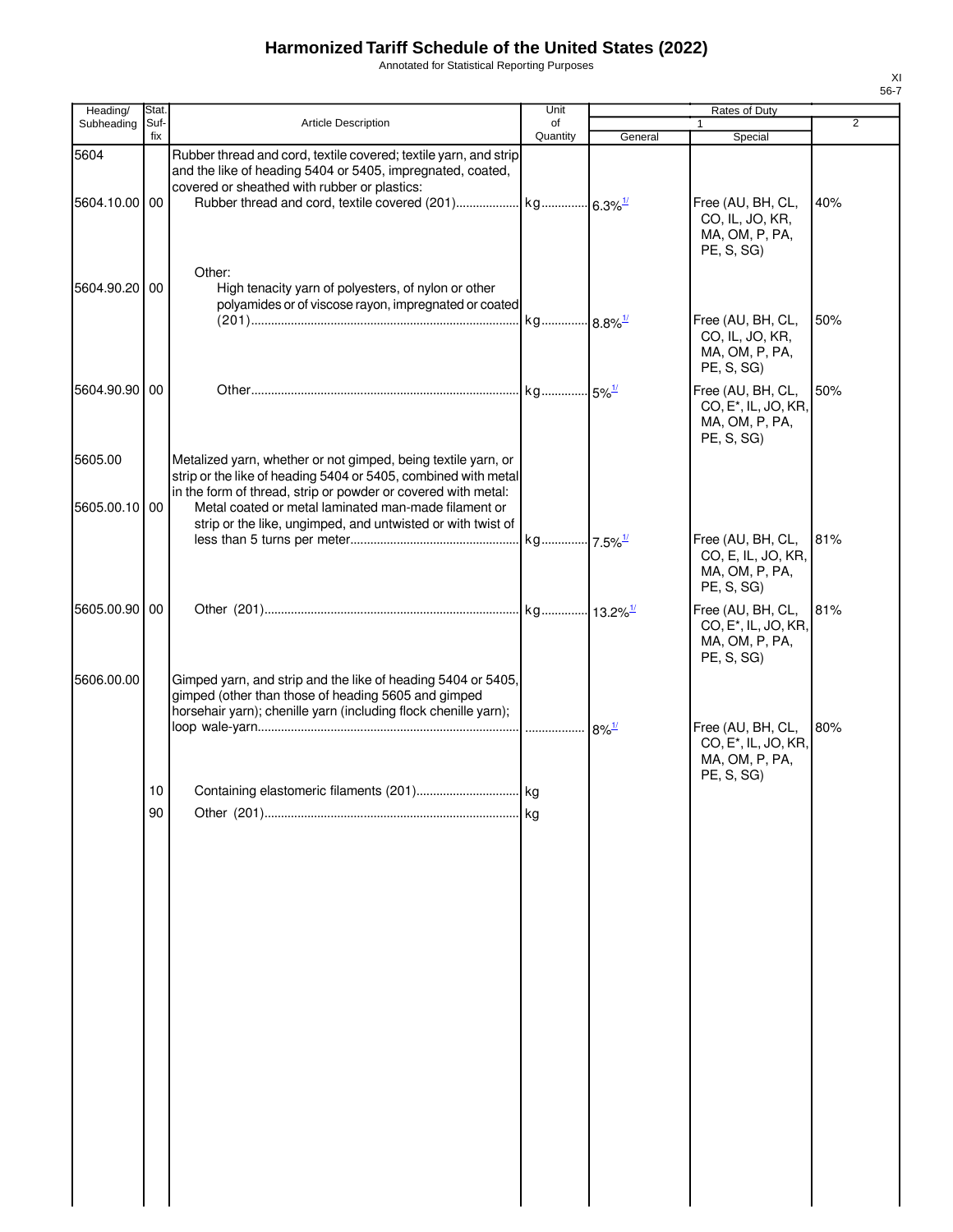Annotated for Statistical Reporting Purposes

| Heading/                 | Stat.       |                                                                                                                                                                                                                        | Unit           | Rates of Duty          |                                                                                   |                       |
|--------------------------|-------------|------------------------------------------------------------------------------------------------------------------------------------------------------------------------------------------------------------------------|----------------|------------------------|-----------------------------------------------------------------------------------|-----------------------|
| Subheading               | Suf-<br>fix | <b>Article Description</b>                                                                                                                                                                                             | of<br>Quantity | General                | 1<br>Special                                                                      | 2                     |
| 5607                     |             | Twine, cordage, ropes and cables, whether or not plaited or<br>braided and whether or not impregnated, coated, covered or<br>sheathed with rubber or plastics:<br>Of sisal or other textile fibers of the genus Agave: |                |                        |                                                                                   |                       |
| 5607.21.00 00            |             |                                                                                                                                                                                                                        |                |                        |                                                                                   | Free                  |
| 5607.29.00 00            |             |                                                                                                                                                                                                                        |                |                        | Free (A, AU, BH, CL,<br>CO, D, E, IL, JO,<br>KR, MA, OM, P,<br>PA, PE, S, SG)     | 40%                   |
| 5607.41                  |             | Of polyethylene or polypropylene:<br>Binder or baler twine:                                                                                                                                                            |                |                        |                                                                                   |                       |
| 5607.41.10 00            |             |                                                                                                                                                                                                                        |                |                        | Free (A, AU, BH, CL, 80%<br>CO, D, E, IL, JO,<br>KR, MA, OM, P,<br>PA, PE, S, SG) |                       |
| 5607.41.30 00            |             |                                                                                                                                                                                                                        |                |                        | Free (AU, BH, CL,<br>CO, IL, JO, KR,<br>MA, OM, P, PA,<br>PE, S, SG)              | 76.5%                 |
| 5607.49<br>5607.49.10 00 |             | Other:                                                                                                                                                                                                                 |                |                        | Free (A, AU, BH, CL, 80%<br>CO, D, E, IL, JO,<br>KR, MA, OM, P,<br>PA, PE, S, SG) |                       |
| 5607.49.15 00            |             | Other, not braided or plaited:<br>Measuring less than 4.8 mm in diameter                                                                                                                                               |                |                        | Free (AU, BH, CL,<br>CO, IL, JO, KR,                                              | 76.5%                 |
|                          |             |                                                                                                                                                                                                                        |                |                        | MA, OM, P, PA,<br>PE, S, SG)                                                      |                       |
| 5607.49.25 00            |             |                                                                                                                                                                                                                        |                |                        | Free (AU, BH, CL,<br>CO, IL, JO, KR,<br>MA, OM, P, PA,<br>PE, S, SG               | $27.6¢/kg +$<br>76.5% |
| 5607.49.30 00            |             |                                                                                                                                                                                                                        |                |                        | Free (AU, BH, CL,<br>CO, IL, JO, KR,<br>MA, OM, P, PA,<br>PE, S, SG)              | 60%                   |
| 5607.50                  |             | Of other synthetic fibers:<br>Not braided or plaited:                                                                                                                                                                  |                |                        |                                                                                   |                       |
| 5607.50.25 00            |             | 3-ply or 4-ply multicolored twine having a final "S"<br>twist, containing at least 10 percent by weight of<br>cotton, measuring less than 3.5 mm in diameter                                                           |                |                        |                                                                                   |                       |
|                          |             |                                                                                                                                                                                                                        |                | $7\%$ <sup>1/</sup>    | Free (AU, BH, CL,<br>CO, IL, JO, KR,<br>MA, OM, P, PA,<br>PE, S, SG               | 76.5%                 |
| 5607.50.35 00            |             |                                                                                                                                                                                                                        |                | $10.8\%$ <sup>1/</sup> | Free (AU, BH, CL,<br>CO, IL, JO, KR,<br>MA, OM, P, PA,<br>PE, S, SG)              | $27.6¢/kg +$<br>76.5% |
| 5607.50.40 00            |             |                                                                                                                                                                                                                        |                |                        | Free (AU, BH, CL,<br>CO, IL, JO, KR,<br>MA, OM, P, PA,<br>PE, S, SG)              | 60%                   |
|                          |             |                                                                                                                                                                                                                        |                |                        |                                                                                   |                       |
|                          |             |                                                                                                                                                                                                                        |                |                        |                                                                                   |                       |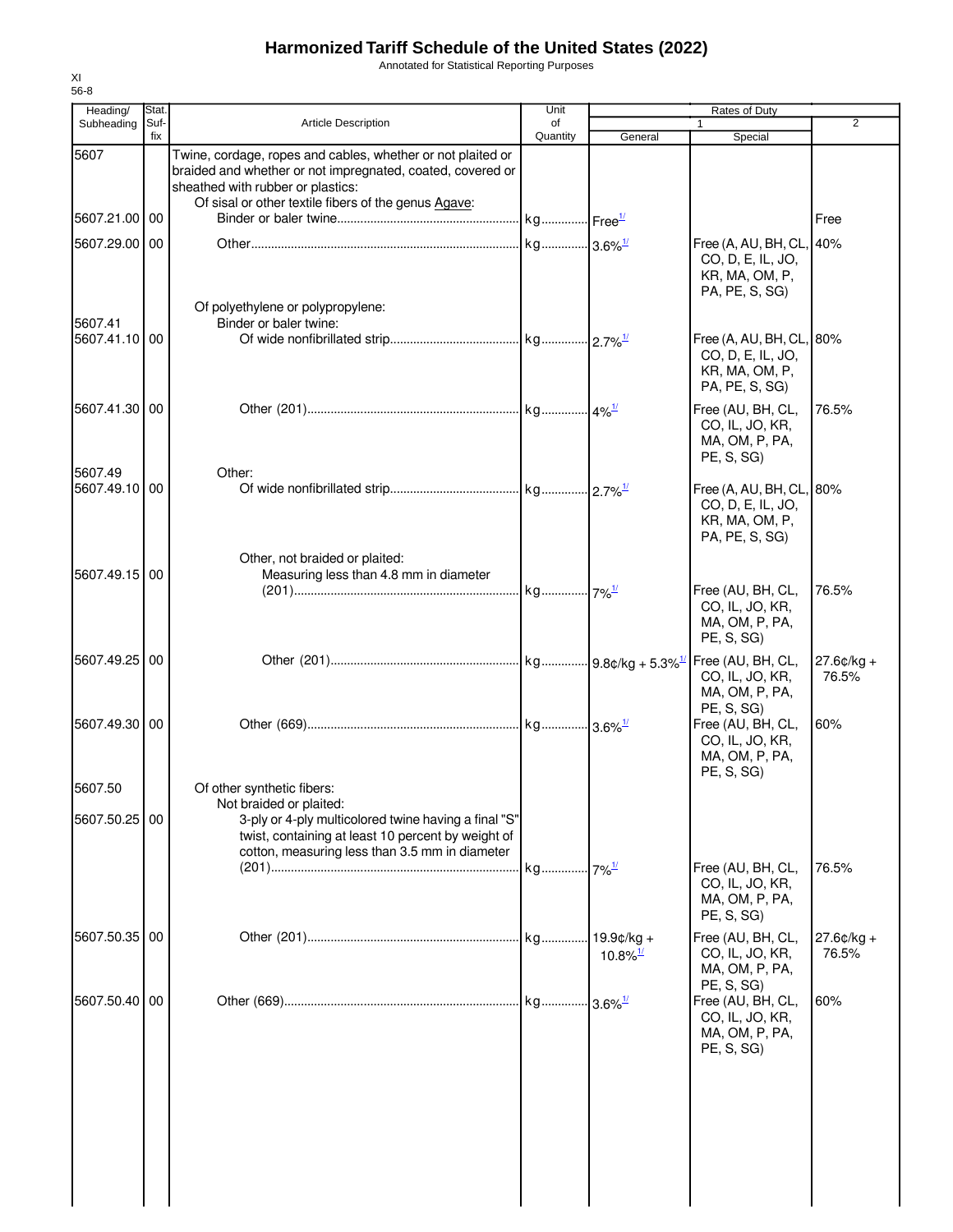Annotated for Statistical Reporting Purposes

| Heading/               | Stat.       |                                                                                                                                                                                 | Unit           |         | Rates of Duty                                                                         |                |
|------------------------|-------------|---------------------------------------------------------------------------------------------------------------------------------------------------------------------------------|----------------|---------|---------------------------------------------------------------------------------------|----------------|
| Subheading             | Suf-<br>fix | Article Description                                                                                                                                                             | of<br>Quantity | General | $\mathbf{1}$<br>Special                                                               | $\overline{2}$ |
| 5607 (con.)<br>5607.90 |             | Twine, cordage, ropes and cables, whether or not plaited or<br>braided and whether or not impregnated, coated, covered or<br>sheathed with rubber or plastics: (con.)<br>Other: |                |         |                                                                                       |                |
| 5607.90.10 00          |             |                                                                                                                                                                                 |                |         |                                                                                       | Free           |
| 5607.90.15 00          |             | Of jute or other textile bast fibers of heading 5303 kg Free <sup>1/</sup>                                                                                                      |                |         |                                                                                       | 20%            |
|                        |             | Of abaca (Manila hemp or Musa textilis Nee) or other<br>hard (leaf) fibers:                                                                                                     |                |         |                                                                                       |                |
| 5607.90.25 00          |             | Of stranded construction measuring 1.88 cm or                                                                                                                                   |                |         |                                                                                       | 4¢/kg          |
| 5607.90.35 00          |             |                                                                                                                                                                                 |                |         | Free (A*, AU, BH,                                                                     | 40%            |
|                        |             |                                                                                                                                                                                 |                |         | CL, CO, D, E, IL,<br>JO, KR, MA, OM,<br>P, PA, PE, S, SG)                             |                |
| 5607.90.90 00          |             |                                                                                                                                                                                 |                |         | Free (AU, BH, CL,<br>CO, E <sup>*</sup> , IL, JO, KR,<br>MA, OM, P, PA,<br>PE, S, SG) | 40%            |
|                        |             |                                                                                                                                                                                 |                |         |                                                                                       |                |
|                        |             |                                                                                                                                                                                 |                |         |                                                                                       |                |
|                        |             |                                                                                                                                                                                 |                |         |                                                                                       |                |
|                        |             |                                                                                                                                                                                 |                |         |                                                                                       |                |
|                        |             |                                                                                                                                                                                 |                |         |                                                                                       |                |
|                        |             |                                                                                                                                                                                 |                |         |                                                                                       |                |
|                        |             |                                                                                                                                                                                 |                |         |                                                                                       |                |
|                        |             |                                                                                                                                                                                 |                |         |                                                                                       |                |
|                        |             |                                                                                                                                                                                 |                |         |                                                                                       |                |
|                        |             |                                                                                                                                                                                 |                |         |                                                                                       |                |
|                        |             |                                                                                                                                                                                 |                |         |                                                                                       |                |
|                        |             |                                                                                                                                                                                 |                |         |                                                                                       |                |
|                        |             |                                                                                                                                                                                 |                |         |                                                                                       |                |
|                        |             |                                                                                                                                                                                 |                |         |                                                                                       |                |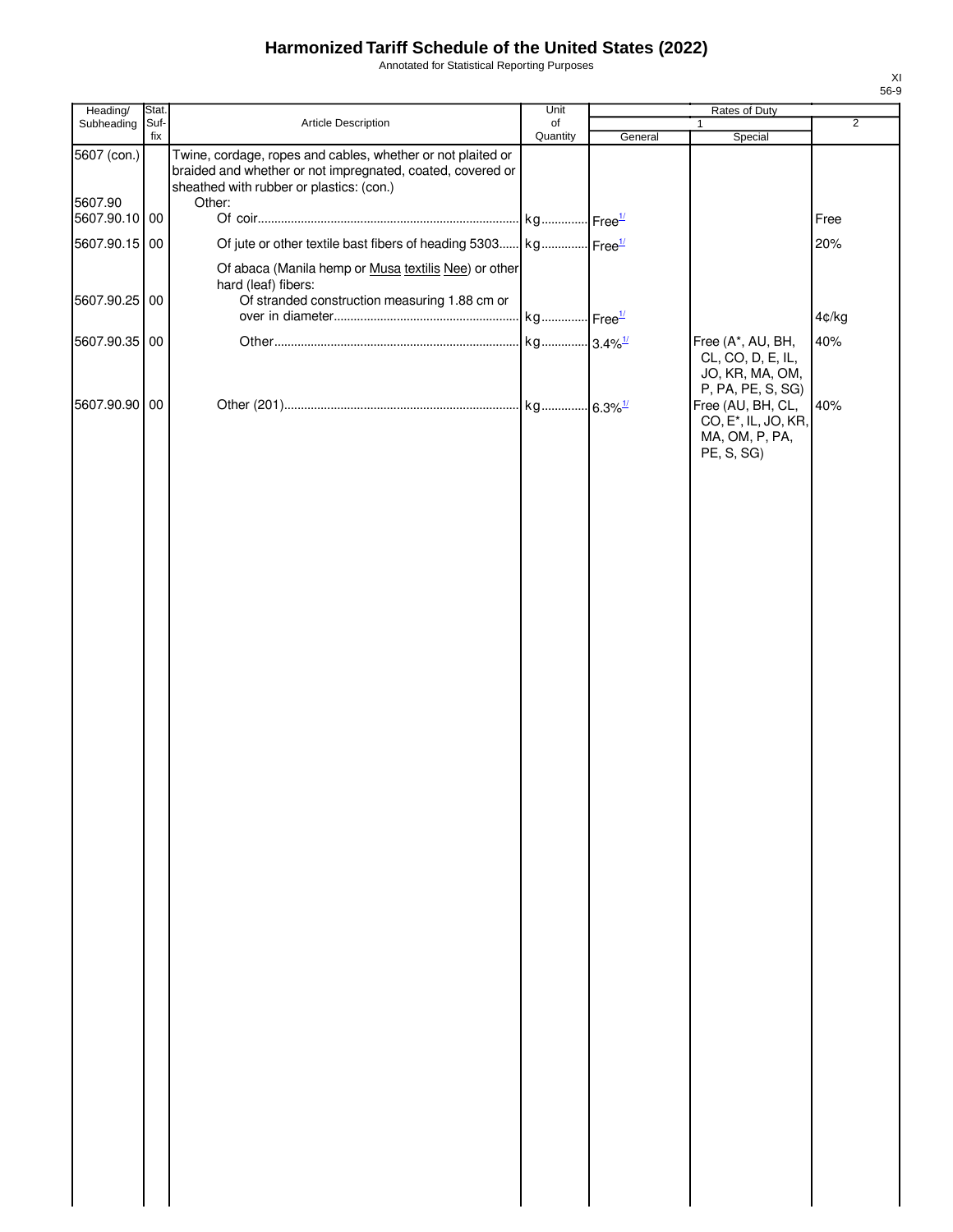Annotated for Statistical Reporting Purposes

| Heading/      | Stat.       |                                                                                                                                                    | Unit           | Rates of Duty                    |                                                                                                 |                |  |
|---------------|-------------|----------------------------------------------------------------------------------------------------------------------------------------------------|----------------|----------------------------------|-------------------------------------------------------------------------------------------------|----------------|--|
| Subheading    | Suf-<br>fix | Article Description                                                                                                                                | of<br>Quantity | General                          | 1<br>Special                                                                                    | $\overline{2}$ |  |
| 5608          |             | Knotted netting of twine, cordage or rope; made up fishing nets<br>and other made up nets, of textile materials:<br>Of man-made textile materials: |                |                                  |                                                                                                 |                |  |
| 5608.11.00    |             |                                                                                                                                                    |                |                                  | Free (AU, BH, CL,<br>CO, IL, JO, KR,<br>MA, OM, P, PA,<br>PE, S, SG)                            | 82%            |  |
|               | 10          |                                                                                                                                                    |                |                                  |                                                                                                 |                |  |
| 5608.19       | 90          | Other:                                                                                                                                             |                |                                  |                                                                                                 |                |  |
| 5608.19.10    |             |                                                                                                                                                    |                | $8.5\%$ <sup>1/</sup>            | Free (AU, BH, CL,<br>CO, IL, JO, KR,<br>MA, OM, P, PA,<br>PE, S, SG                             | 82%            |  |
|               | 10          | Salmon gill netting, of nylon or other                                                                                                             |                |                                  |                                                                                                 |                |  |
|               | 20          |                                                                                                                                                    |                |                                  |                                                                                                 |                |  |
| 5608.19.20    |             |                                                                                                                                                    |                | $5\%$ <sup><math>1/</math></sup> | Free (AU, B, BH, CL, 90%<br>CO, IL, JO, KR,<br>MA, OM, P, PA,<br>PE, S, SG)                     |                |  |
|               | 10          | Bait bags with draw string closures kg                                                                                                             |                |                                  |                                                                                                 |                |  |
| 5608.90       | 90          | Other:                                                                                                                                             |                |                                  |                                                                                                 |                |  |
| 5608.90.10 00 |             |                                                                                                                                                    |                |                                  | Free (AU, BH, CL,<br>CO, E <sup>*</sup> , IL, JO, KR,<br>MA, OM, P, PA,<br>PE, S, SG)           | 82%            |  |
|               |             | Other:                                                                                                                                             |                |                                  |                                                                                                 |                |  |
| 5608.90.23 00 |             | Of cotton:                                                                                                                                         |                |                                  | Free (A, AU, BH, CL, 90%<br>CO, D, E, IL, JO,<br>KR, MA, OM, P,<br>PA, PE, S, SG)               |                |  |
| 5608.90.27    | 00          |                                                                                                                                                    |                |                                  | Free (AU, BH, CL,<br>CO, IL, JO, KR,<br>MA, OM, P, PA,                                          | 90%            |  |
| 5608.90.30 00 |             |                                                                                                                                                    |                |                                  | PE, S, SG)<br>Free (A, AU, BH, CL, 90%<br>CO, D, E, IL, JO,<br>KR, MA, OM, P,<br>PA, PE, S, SG) |                |  |
|               |             |                                                                                                                                                    |                |                                  |                                                                                                 |                |  |
|               |             |                                                                                                                                                    |                |                                  |                                                                                                 |                |  |
|               |             |                                                                                                                                                    |                |                                  |                                                                                                 |                |  |
|               |             |                                                                                                                                                    |                |                                  |                                                                                                 |                |  |
|               |             |                                                                                                                                                    |                |                                  |                                                                                                 |                |  |
|               |             |                                                                                                                                                    |                |                                  |                                                                                                 |                |  |
|               |             |                                                                                                                                                    |                |                                  |                                                                                                 |                |  |
|               |             |                                                                                                                                                    |                |                                  |                                                                                                 |                |  |
|               |             |                                                                                                                                                    |                |                                  |                                                                                                 |                |  |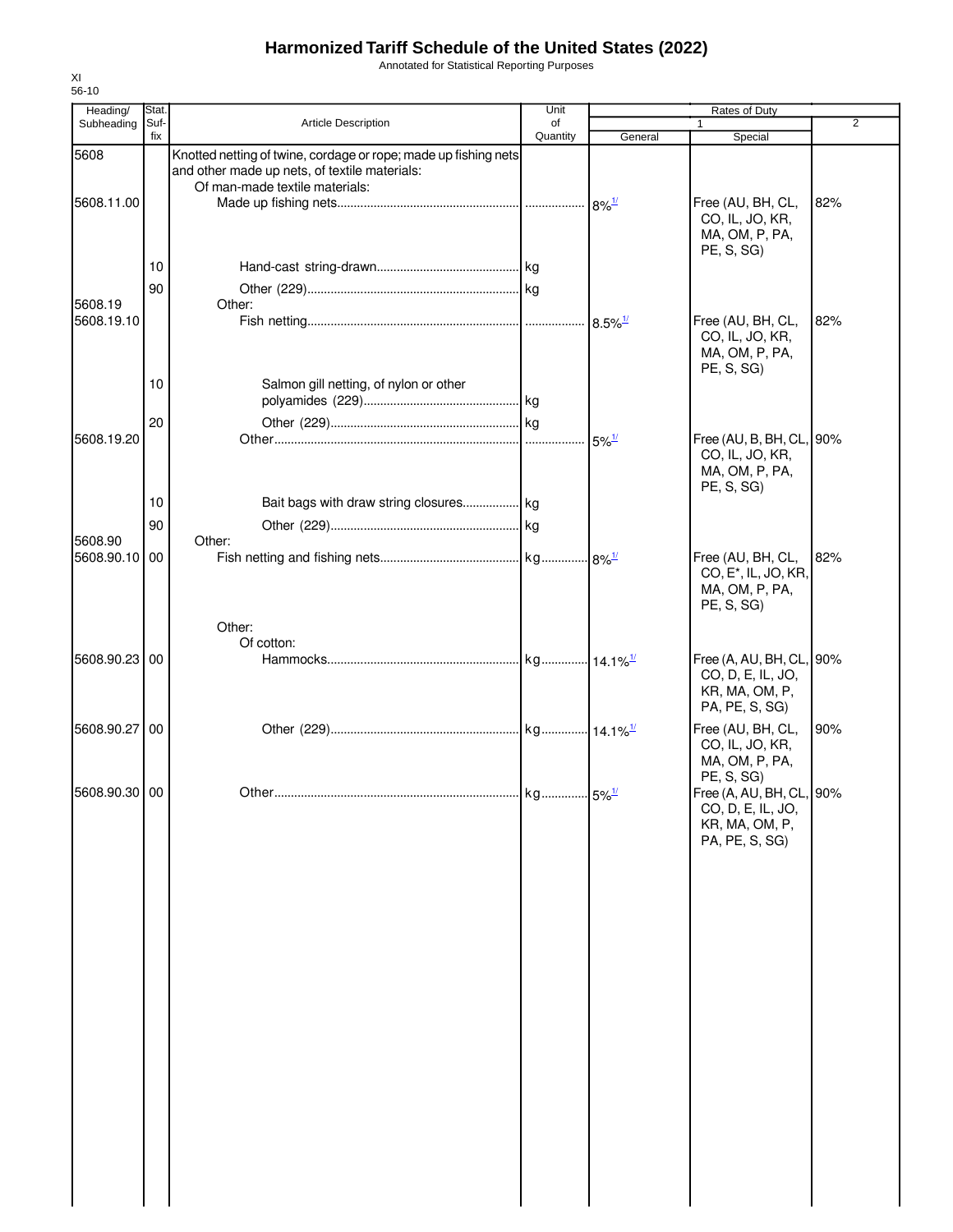Annotated for Statistical Reporting Purposes

| Heading/                 | Stat. |                                                                                                                                      | Unit                  | Rates of Duty |                                                                                       |                |  |
|--------------------------|-------|--------------------------------------------------------------------------------------------------------------------------------------|-----------------------|---------------|---------------------------------------------------------------------------------------|----------------|--|
| Subheading Suf-          | fix   | Article Description                                                                                                                  | of<br>Quantity        | General       | $\mathbf{1}$<br>Special                                                               | $\overline{2}$ |  |
| 5609.00<br>5609.00.10 00 |       | Articles of yarn, strip or the like of heading 5404 or 5405, twine,<br>cordage, rope or cables, not elsewhere specified or included: | kg 2.9% <sup>1/</sup> |               | Free (AU, BH, CL,<br>CO, IL, JO, KR,<br>MA, OM, P, PA,<br>PE, S, SG)                  | 40%            |  |
| 5609.00.20 00            |       |                                                                                                                                      |                       |               |                                                                                       | 40%            |  |
| 5609.00.30 00            |       |                                                                                                                                      |                       |               |                                                                                       |                |  |
|                          |       |                                                                                                                                      |                       |               | Free (AU, BH, CL,<br>CO, IL, JO, KR,<br>MA, OM, P, PA,<br>PE, S, SG)                  | 78.5%          |  |
| 5609.00.40 00            |       |                                                                                                                                      |                       |               | Free (AU, BH, CL,<br>CO, E <sup>*</sup> , IL, JO, KR,<br>MA, OM, P, PA,<br>PE, S, SG) | 90%            |  |
|                          |       |                                                                                                                                      |                       |               |                                                                                       |                |  |